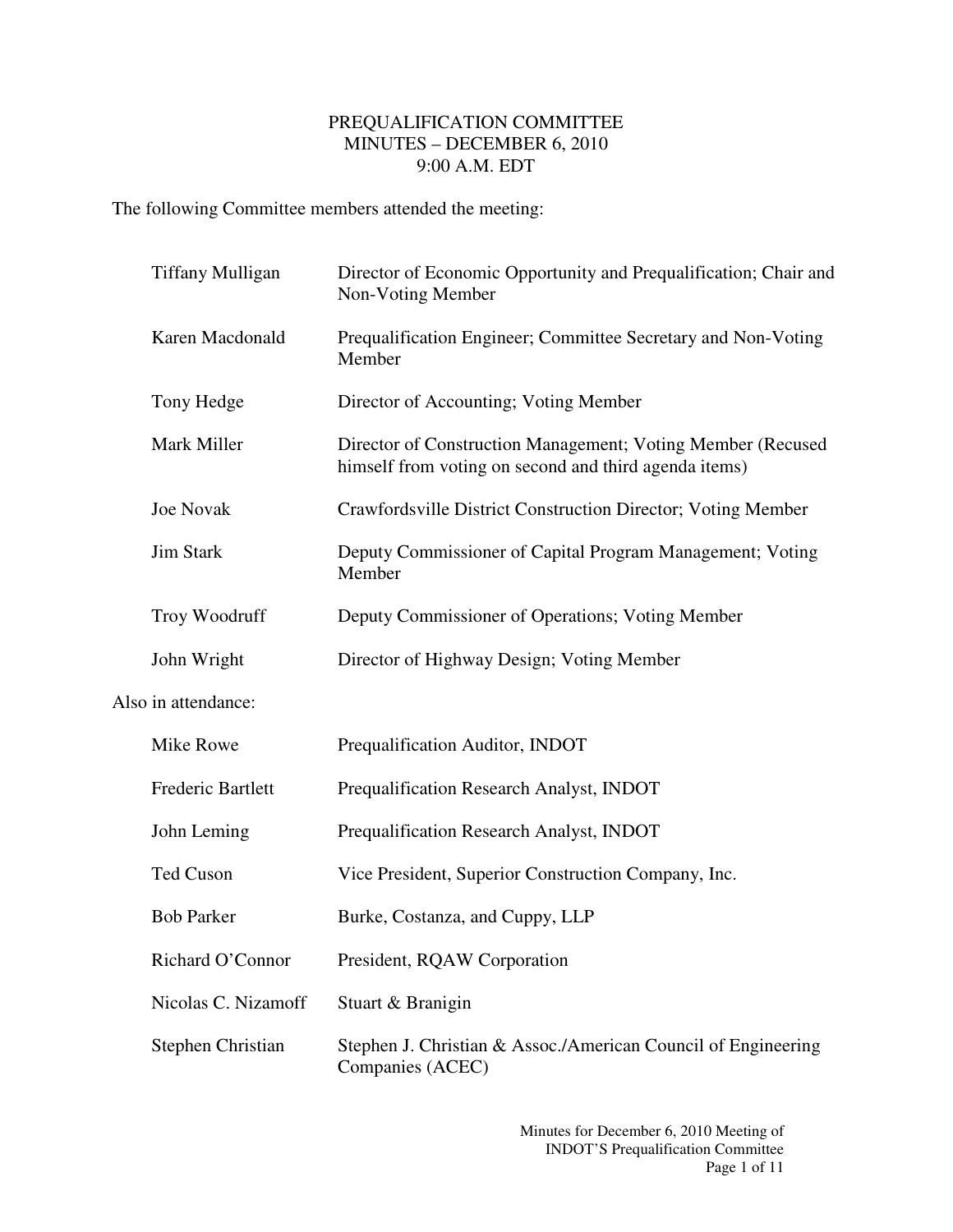| <b>Marvin Burns</b>       | Janssen and Spaans Engineering, Inc.                                                      |
|---------------------------|-------------------------------------------------------------------------------------------|
| Joan Widdifield           | <b>Contract Administration, INDOT</b>                                                     |
| George Dremonas           | Director of Legal Services, INDOT                                                         |
| Anne Rearick              | Director of Bridge Design, INDOT                                                          |
| David Holtz               | Deputy Commissioner of Design, Project Management, and<br><b>Technical Support, INDOT</b> |
| <b>Trevor Mills</b>       | Project Management, INDOT                                                                 |
| <b>Randy Strain</b>       | Staff Engineer, Bridge Design, INDOT                                                      |
| Jim Reilman               | <b>Construction Management, INDOT</b>                                                     |
| Gabe Paul                 | Attorney, Legal Division, INDOT                                                           |
| Mark Ahearn               | Chief Legal Counsel and Deputy Commissioner, INDOT                                        |
| Mahmoud Hailat            | Staff Engineer, Bridge Design, INDOT                                                      |
| Will Wingfield            | Public Information Officer, Office of Communications, INDOT                               |
| Chelsea Kirk              | Post Tribune                                                                              |
| <b>Ben Ciravolo</b>       | Indiana Attorney General's Office                                                         |
| Jennifer Jansen           | Attorney, Legal Division, INDOT                                                           |
| <b>Tommy Nantung</b>      | Pavement, Materials, and Construction Research Manager, INDOT                             |
| <b>Brad Minnick</b>       | LaPorte District Construction Engineer, INDOT                                             |
| <b>Steve Hauersperger</b> | LaPorte District, INDOT                                                                   |
| <b>Bill Meeks</b>         | LaPorte District, INDOT                                                                   |
| Angie Fegaras             | LaPorte District, INDOT                                                                   |
| Don Leonard               | LaPorte District, INDOT                                                                   |
| Tony Zander               | Concrete Engineer, Office of Materials Management, INDOT                                  |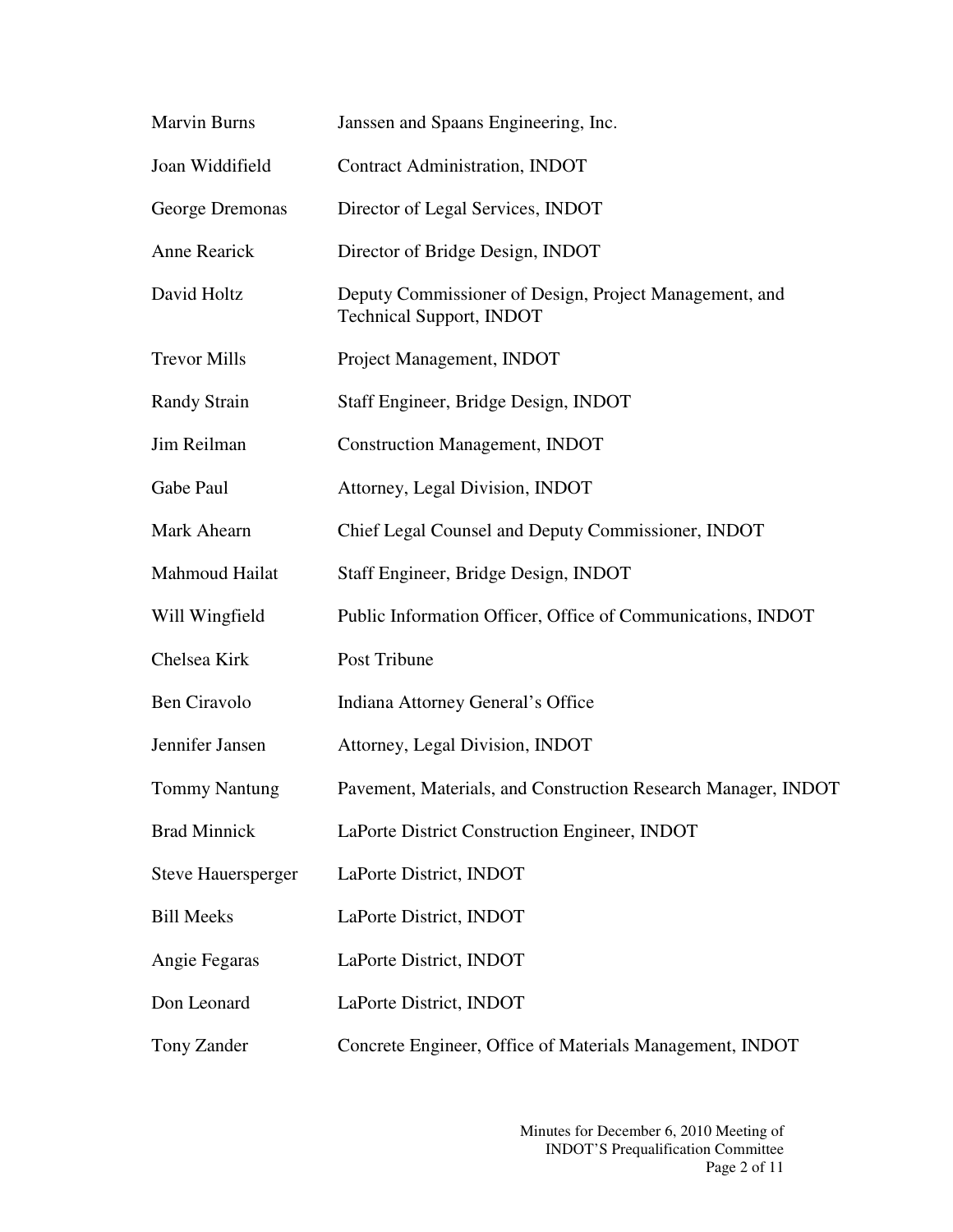\*\*\*\*

The Committee reviewed the following agenda items:

- 1. Adoption of October 7, 2010 meeting minutes
- 2. Superior Construction Co., Inc. (Superior) Follow-up on the issue of cracking and closure of Martin Luther King Jr. bridge over I-80
- 3. RQAW Corporation (RQAW) Follow-up on the issue of cracking and closure of Martin Luther King Jr. bridge over I-80

## PREQUALIFICATION COMMITTEE MEETING OPEN SESSION DECEMBER 6, 2010

 Ms. Mulligan, Committee Chair, called the meeting to order at 9:04 a.m. EST. She facilitated introductions of all individuals present. All Committee members were present, with the exception of Greg Kicinski. Although Mark Miller attended the meeting, he recused himself from voting on items 2 and 3.

 Ms. Mulligan explained the Committee meeting procedures: a representative from INDOT presents the issue first, the contractor is allowed to respond, then Committee members and the audience may ask questions.

1. Adoption of October 7, 2010 Meeting Minutes

 Ms. Mulligan called for consideration of the meeting minutes from the October 7, 2010 meeting.

 Mr. Woodruff moved to adopt the meeting minutes from the October 7, 2010 meeting. Mr. Stark seconded the motion. All members voted in favor. Ms. Mulligan stated the minutes would be posted on the website.

2. Superior Construction Co., Inc. (Superior) and RQAW Corporation (RQAW)- Cracking and closure of Martin Luther King Jr. bridge over I-80

Ms. Mulligan introduced the agenda items on Superior and RQAW. Agenda Items 2 and 3 are combined as one discussion. The issue was the excessive cracking and closure of the Martin Luther King Jr. (MLK) bridge that was constructed six years ago. This issue has carried over from the September 2, 2010 and October 7, 2010 Committee meetings. She introduced Mr. George Dremonas, Director of Legal Services at INDOT.

Mr. Dremonas recapped the issue. He stated he wanted to correct misconceptions from the last meetings. He stated that for this meeting INDOT will table discussion of possible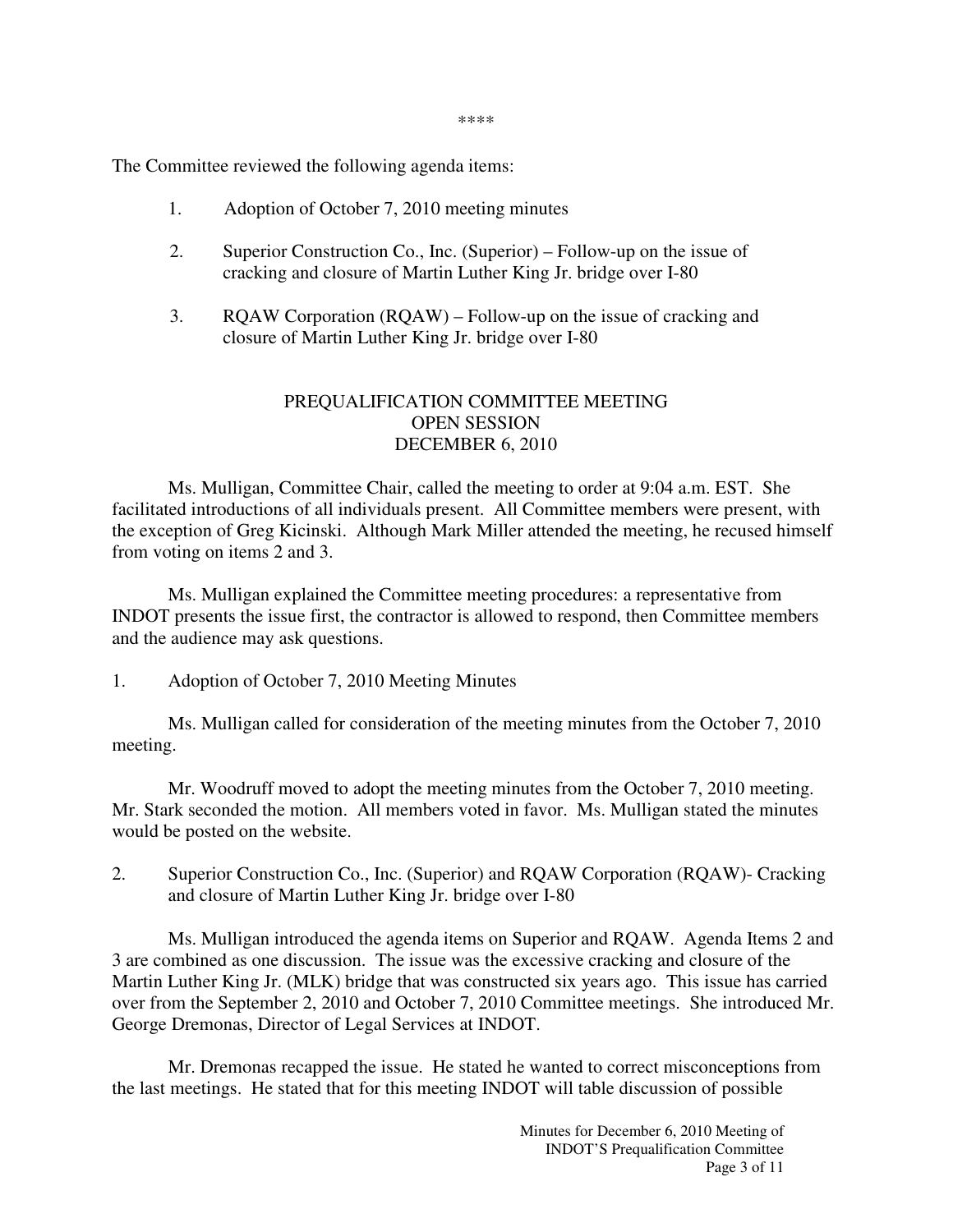remedies to fix the problems with the bridge. He stated there are newly discovered cracks. He also stated that the Office of Bridge Design withdraws the previous recommendation to suspend Superior and RQAW for one year and instead recommends to suspend both Superior and RQAW until each company submits a QA/QC plan and INDOT approves the plans.

Mr. Dremonas showed a Powerpoint presentation while recapping the cracks found; diagonal shear cracks on the girders, longitudinal cracks on the girders, vertical cracks in the girders at the pier, and deck cracking.

Mr. Demonas stated there are some misimpressions or myths about this issue that he will debunk:

- Myth #1 is that INDOT is enforcing a warranty. The truth is this is not about a warranty. This is about a latent (hidden) defect in the structure. The contractor is still responsible for a defect as specified in Standard Specification 107.22, which indicates that INDOT may hold a contractor accountable for a latent defect regardless of when it was discovered.
- Myth #2 is that INDOT approved the concrete mix for the girder. The truth is that the inspection, checking, and testing by INDOT does not relieve the contractor of responsibility. INDOT approves mixes that are within a specified range.
- Myth #3 is that INDOT approved the girder. Again, the inspection, checking, and testing by INDOT does not relieve the contractor of responsibility.
- Myth #4 is that the bridge does not need to be demolished. The truth is that salvaging the bridge is not an option. A band-aid solution does not work because there are too many problems. Even if it could be fixed, INDOT would have to do extra maintenance (epoxy injections) over the life of the structure.
- Myth #5 is that the repairs to the bridge will last forever. The truth is that INDOT does not want the extra maintenance and monitoring of the bridge that comes with repairs. The repair materials will erode over time.

Mr. Dremonas stated there are so many different problems with the MLK bridge, including shear, longitudinal, vertical, deck, thermal, freeze/thaw, and Delayed Ettringite Formation (DEF) cracking. INDOT might consider an epoxy fix in some cases but not for the MLK bridge. He stated there are practical considerations from INDOT's Research and Development and Purdue University. Replacement is the right thing to do.

Mr. Tommy Nantung; INDOT's Pavement, Materials, and Construction Research Manager; discussed additional types of cracks that were found after reporting at the last Committee meeting on October 7, 2010. Thermal cracks were found inside the concrete girders and are generally caused by cooling down the beams too quickly during the manufacturing process. These cracks are perpendicular to the surface. Freeze and thaw cracks have been found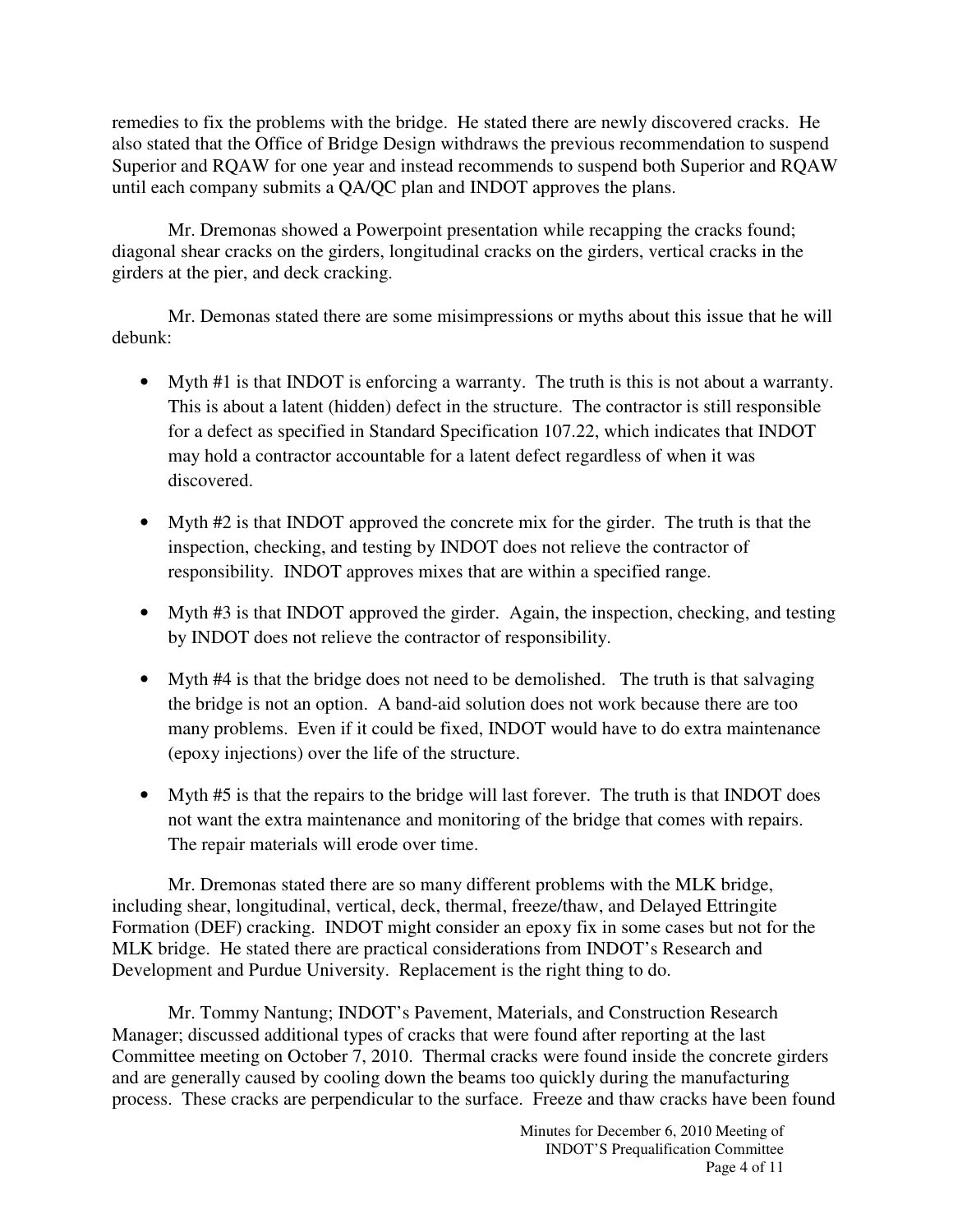in the flange of the girders. They can be found on the surface of mature concrete members and are due to lack of air entrainment. DEF cracks were found more than one-half inch from the surface in the girders and are generally attributed to curing the concrete at a higher temperature than recommended during fabrication.

Mr. Nantung stated there are too many problems with the structure today, and it has only been in service for six years. He compared the cracks in the structure to cancer, hypertension, high cholesterol, and diabetes in a six year old child. He stated that the child may not die, but the child would need to be monitored regularly for the rest of his or her life.

Mr. Nantung stated that INDOT has to insure the safety for the traveling public. 130,000 vehicles per day travel under the MLK bridge. If the cracks shift and concrete breaks, pieces could possibly fall on vehicles under the bridge. It is a safety concern for the public.

Mr. Nantung stated that epoxy injection can be used only on cracks greater than 0.02 inches. We cannot wrap all girders with epoxy. Water will remain inside the girder. The consequence is that the cracking will get worse. He also stated the girders used lightweight concrete. They will continue to have DEF.

 Ms. Anne Rearick, Director of Bridge Design, stated that the design does not meet American Association of State Highway and Transportation Officials (AASHTO) code:

- The appropriate truck load was not applied to the sidewalk.
- The stress in the top of the girder was not below  $6\sqrt{f'}c$ .
- More care should be taken in the design of bridges that are not ordinary.
- The fillet load was omitted.
- The duct weight was omitted.
- The designer is required to check the load on the bearing pad. It was omitted in the design.
- The pedestrian weight on the sidewalk was omitted.
- There were shear design inconsistencies and the analysis method used was inappropriate for checking the design.
- Validity of the use of temporary supports was not sufficiently documented.
- The design computations do not show evidence of having been checked. Some pages were checked. INDOT requires the designer and checker to initial each page of design computations.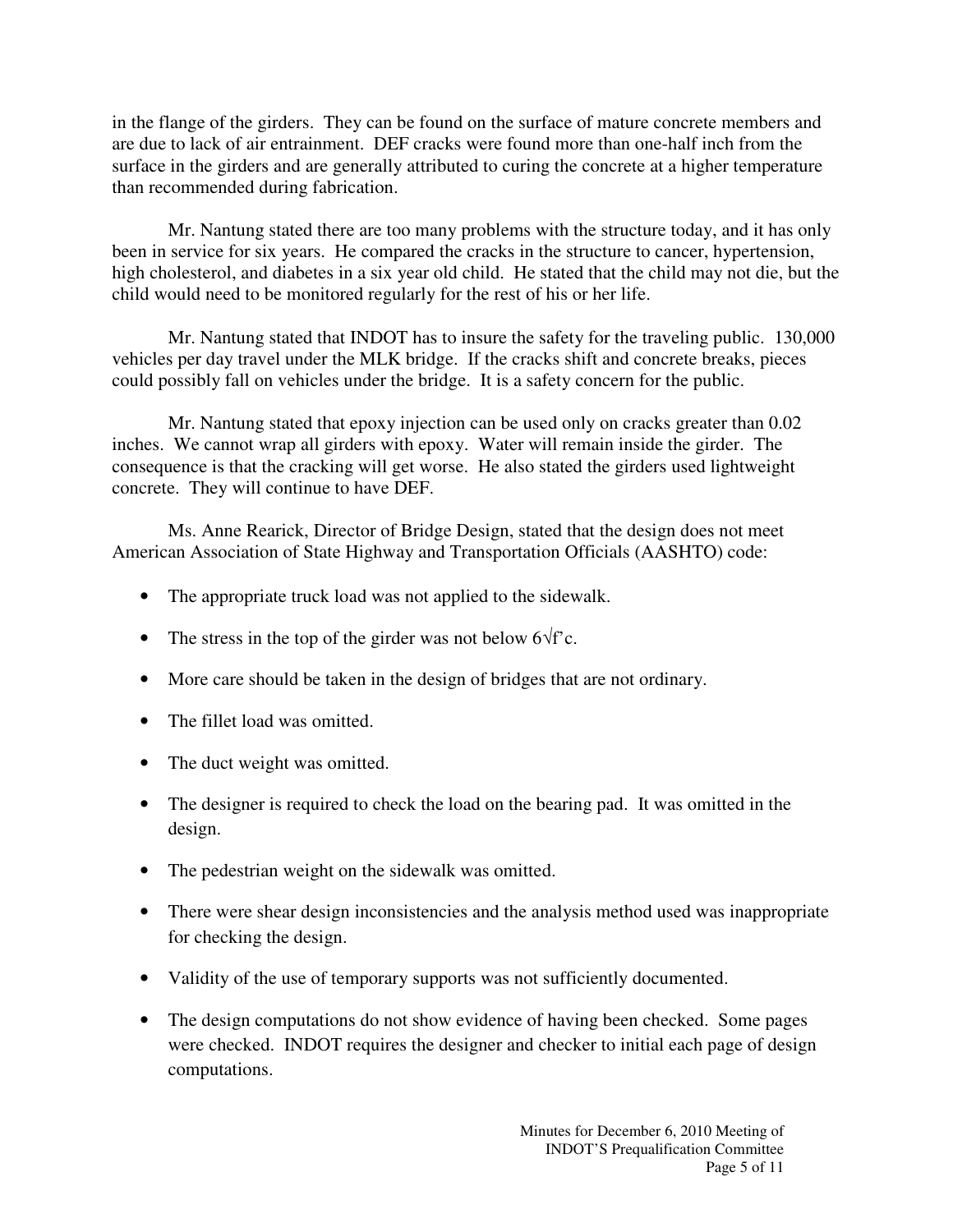Ms. Rearick stated that the analysis of the structure performed by INDOT determined that the exterior beams are overstressed by eighteen percent. INDOT believes that excessive cracking has allowed for stresses to be redistributed. She stated that ultimate strength is based on equations derived from experimental data. Because it is not possible to know or control how all loads are placed on a structure, INDOT follows AASHTO code which incorporates factors of safety.

 Ms. Rearick presented a chart showing load to capacity. The loads on the structure as designed are already greater than AASHTO standards. The effects of adding DEF, freeze-thaw, and thermal cracking caused additional problems.

Ms. Rearick stated that Superior and RQAW talk about the bridge being safe, but INDOT feels the structure is closer to failure. Expected maintenance on a structure is to rehabilitate the structure with a deck overlay in twenty years. The bridge deck should last at least forty years before replacement. Her office recommended the bridge be replaced. She stated that INDOT believes Superior and RQAW are responsible for the defects in the bridge.

Ms. Rearick stated that the load rating done by RQAW shows the bridge has deficiencies.

 Ms. Rearick stated that she received the Simpson, Gumpertz and Heger (SGH) report on Friday afternoon, December 3, 2010.

 Ms. Rearick stated that her office recommends the one year suspension be tabled and that Superior and RQAW's prequalification be suspended until they submit QA/QC plans and the plans are approved by INDOT.

 Mr. Mark Ahearn, INDOT's Chief Legal Counsel and Deputy Commissioner, asked if replacing the bridge is a question that the Committee should be considering.

Mr. Dremonas stated the Committee should consider the recommendation to suspend Superior and RQAW until QA/QC plans are approved by INDOT.

Ms. Mulligan stated that Superior and RQAW now have the opportunity to respond.

Mr. Bob Parker, legal counsel to Superior, read an excerpt from Commissioner Cline's October 7, 2010 letter and stated that Superior was asked to test the structure and report to INDOT. Mr. Parker stated it is irresponsible for the Committee to decide to replace the structure today. He stated that Ms. Rearick spoke about the real world as opposed to the theoretical world. There are no life safety issues with the bridge. The only new issues brought to the Committee today are material issues, such as freeze thaw, DEF, and thermal cracking. Purdue has not finished the analysis and Superior has offered to assist in this. Superior has offered to photograph the structure. There has not been sufficient investigation and analysis of the materials. The sampling of the materials is what is driving this.

Mr. Parker stated the precaster's temperature reports did not comply with standard temperature requirements. Superior has been stonewalled by the precaster. He stated he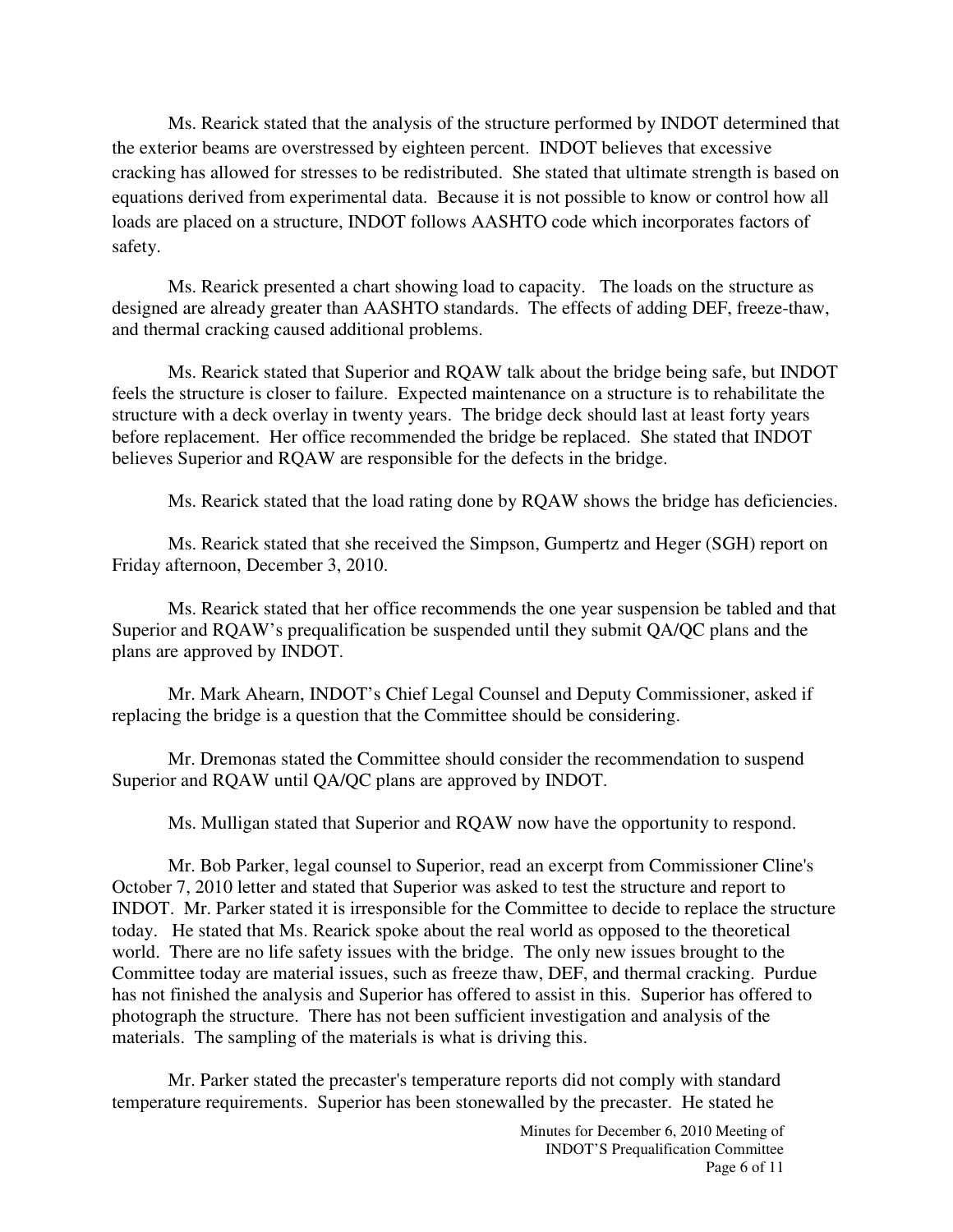expressed their frustration to Mr. Dremonas about the precaster. He stated he offered to participate in information exchange with attorneys for the precaster and have had no response from them. The incomplete investigation is not due to foot dragging by Superior and RQAW.

Mr. Parker stated that the participation by SGH has been very helpful in this investigation. He pointed out that INDOT refers to SGH as experts, but they also design projects; they are real world people.

 Mr. Parker stated there are three issues: deck cracking, longitudinal cracking, and flange cracking. He referred to a report sent to Ms. Rearick and Mr. Dremonas, addressing the cracking. The deck cracking can be repaired by milling off the top of the deck and placing an overlay. The longitudinal cracking does comply with AASHTO standards. He stated that Superior and RQAW have explained to INDOT that their analysis is flawed, but they have not heard back from INDOT. He stated the longitudinal cracking does not affect safety; however, there may be a durability issue. The cracks are wide enough to do epoxy injection. Mr. Parker stated the reasons for the flange cracking are still undetermined. He stated it is irresponsible to suggest otherwise.

Mr. Cuson stated that there are no new longitudinal cracks. He stated that INDOT missed the boat by not asking the right questions of Purdue.

Mr. Nick Nizamoff, legal counsel to RQAW, asked who if anyone is at fault for this bridge. RQAW and Superior have provided quality work for years. The issue that INDOT is presenting today is the competency of Superior and RQAW. The measured crack widths were wrong and it was confirmed by INDOT inspectors and the Purdue testing. He stated they fundamentally disagree with the initial JSE report of why the problems happened. He stated there was only a five percent discrepancy in design once all parties looked at the design. There were no design errors from RQAW. He stated that replacing the structure may be done to appease public perception. The cracking on the structure is due to a manufacturer's defect and is not RQAW's fault. The whole basis for suspension is unnecessary. He stated that RQAW agrees to provide a QA/QC plan. They would like thirty days to provide it.

Ms. Mulligan stated that the floor is open for questions.

Mr. Dremonas stated that it is unfortunate that Prestress Services is not present at this meeting.

Ms. Rearick stated that Purdue has done what they were asked to do, which was to look for DEF. Purdue has done more than sixty tests. She understands more samples may be needed. She asked what tests are needed and who will pay for it. Purdue has gone over and above to provide the testing. She stated that the capacity of the beams may be affected with more samples taken. Ms. Rearick stated there is a cumulative effect with all types of cracking added together.

Ms. Rearick stated the June 6, 2010 JSE report was not the basis for INDOT's recommendation. We believe there is a problem based on INDOT's analysis. The QA/QC plan is being requested because the design was documented as checked by a competent engineer. She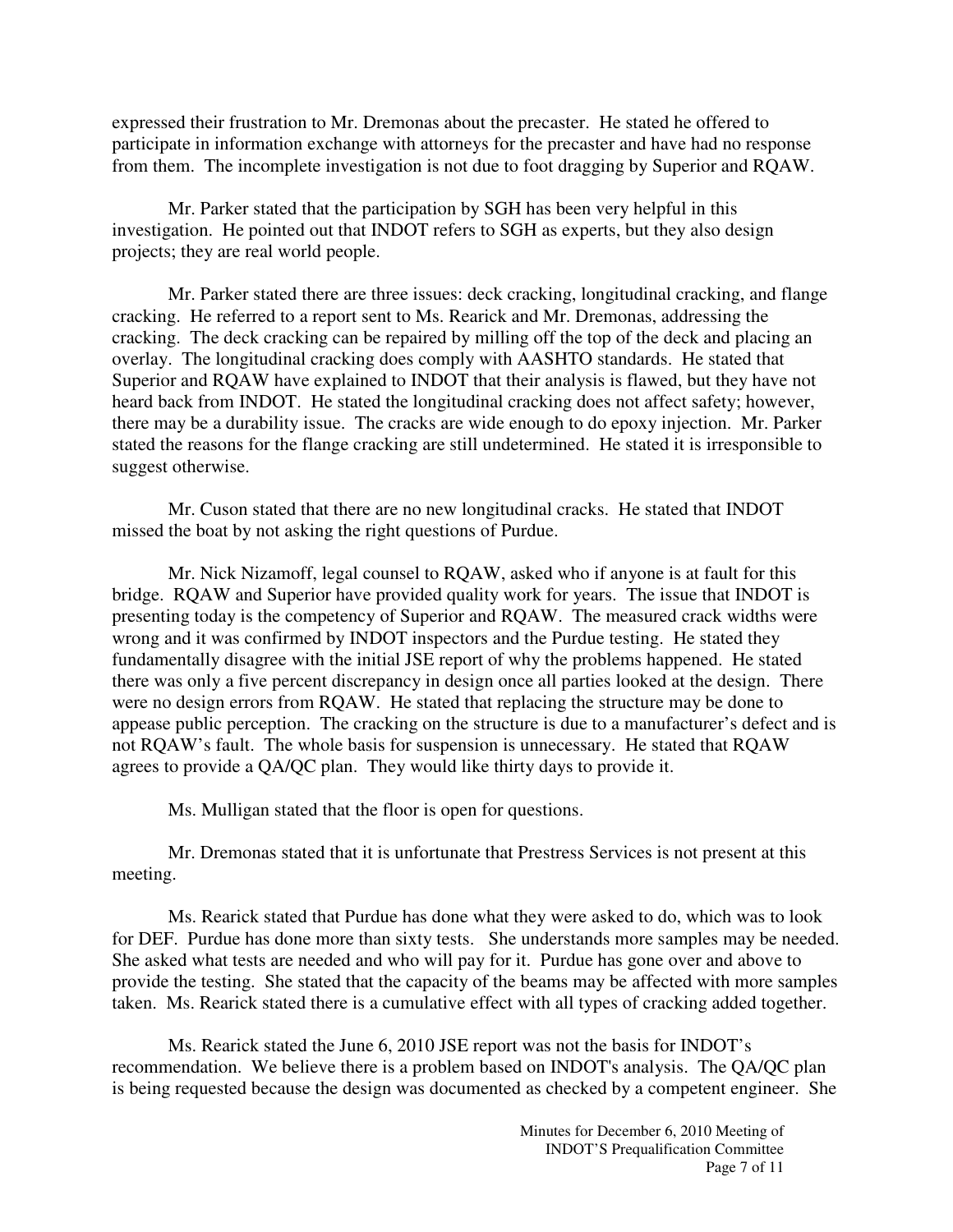stated that all of the engineers involved in the review of this issue did not agree that there was only a five percent overload. She stated she has not seen the final analysis from SGH.

 Mr. Nizamoff stated that in a meeting with Superior, RQAW, INDOT, JSE, and Purdue, there was a five percent difference in analysis, not a five percent overload. He stated that his understanding is that a five percent difference in analysis is no different than the normal. Different designers will come up with different answers. It is matter of professional judgement.

 Mr. Nizamoff asked for extra time for RQAW to put together the QA/QC plan before a suspension is in place. He stated that there are latent defects due to manufacturing errors, not design or construction errors. He stated that suspension of RQAW and Superior is fundamentally unfair. The responsibility should fall on the manufacturer.

 Ms. Rearick stated that at the meetings with RQAW and later SGH, they were trying to recreate the design. INDOT did not get a full set of the design computations from RQAW.

Mr. Nizamoff stated that since the original design, RQAW has moved.

 Ms. Rearick stated that the reason INDOT is recommending a QA/QC plan is because of the design omissions and lack of documentation of the design.

Mr. Parker mentioned that in the last paragraph of SGH's report, they think that a decision to replace the bridge would be premature at this time.

Mr. Cuson stated that at the time of construction of the bridge, Prestress Services was the only certified supplier in Indiana. It made sense to go to the Indiana plant to make the beams. He stated that Prestress Services will not return his phone calls. The supplier should be accountable for what's going on.

 Ms. Mulligan stated that action by the Committee will be in the form of a recommendation to the Commissioner. Before any suspension would take place, the parties have the right to appeal.

 Mr. Dremonas stated that the report from SGH did not address increased maintenance efforts and costs. He stated that latent defects are contractual responsibilities.

 Mr. Cuson asked if the QA/QC plan should apply to design-build projects only or all contracts.

Mr. Holtz stated it should include design-build.

 Mr. Wright asked what should the percentage of air entrainment be and what was measured in the samples.

 Mr. Nantung replied that it was designed at 5.5 percent with a range of 1.5 percent to eight percent. We did not test for percentage of air entrainment because we would damage the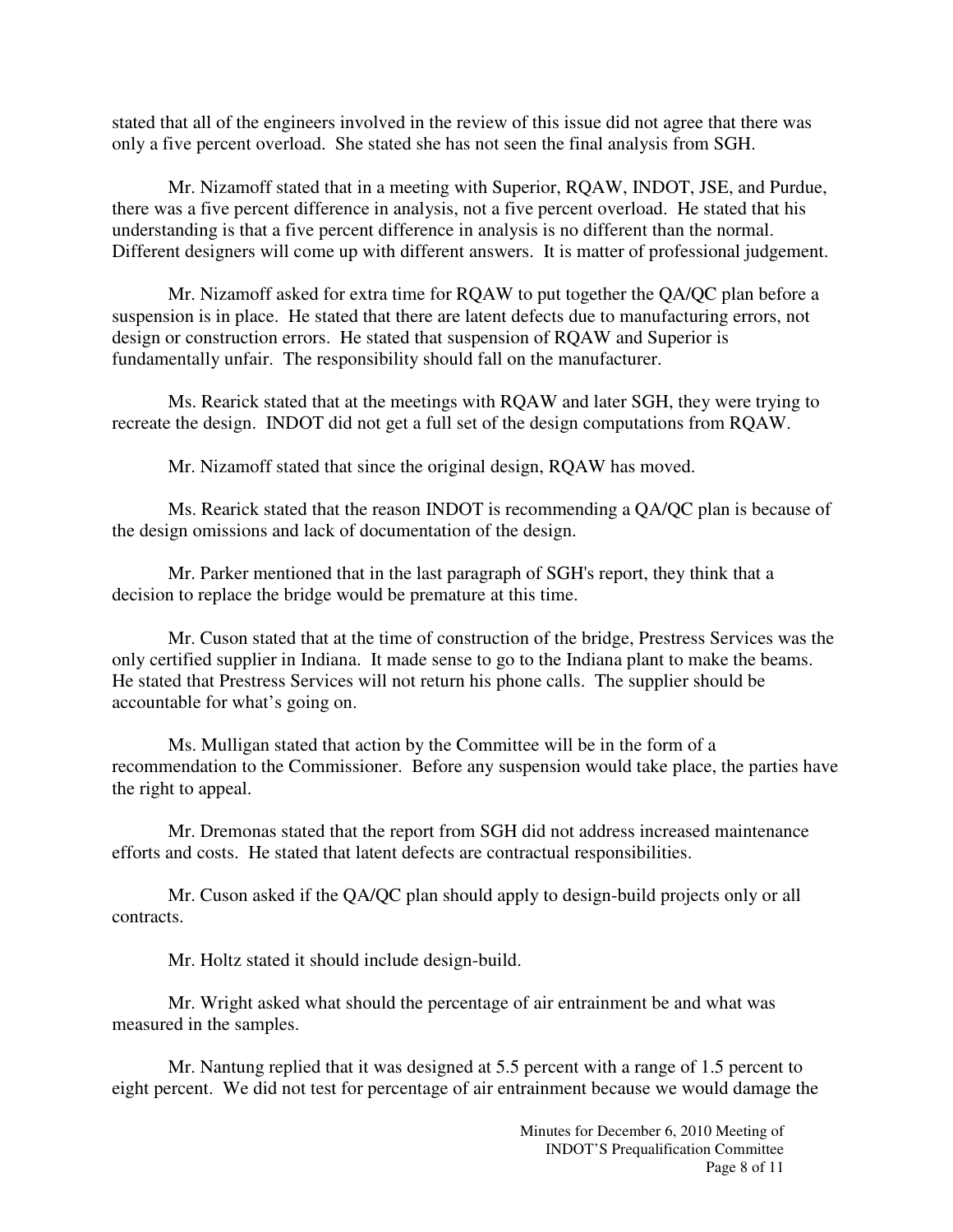girder in order to get a big enough sample. There should be small bubbles. We saw no bubbles which leads to the conclusion that either the bubbles were too big or not there at all.

Mr. O'Connor asked if Purdue's final report will address DEF, thermal cracking, freezethaw cracking, etc.

Mr. Nantung replied yes.

Mr. O'Connor asked if INDOT anticipates that DEF is a factor.

Mr. Nantung stated that he believes DEF is present.

Mr. Stark asked Mr. Dremonas to clarify the recommended action.

 Mr. Dremonas replied that the recommended action is to suspend Superior and RQAW until QA/QC plans are submitted and approved by INDOT.

Mr. Fred Bartlett, INDOT Prequalification Research Analyst, stated he would offer his perspective. He had been involved in prestressed manufacturing for thirty years. He was also a founding member of a design firm. He has had damaged beams that they repaired with epoxy injection. He advised not to tear down the structure. He suggested pursuing avenues of repair.

Ms. Mulligan stated that the Committee is here to consider action regarding the companies' prequalification status. There will be other meetings to determine what will be done on the bridge.

 Mr. Woodruff moved to recommend to the Commissioner to suspend Superior and RQAW until QA/QC plans are submitted and approved by INDOT.

Mr. Wright seconded the motion.

Mr. Novak asked if the Committee would consider giving Superior and RQAW thirty days to submit their QA/QC plans.

 Mr. Woodruff stated that it may take thirty days or it may take six months. We want to do what is best for the public. We pay for a good product and we deserve a good product.

Mr. Novak stated that another option could be to reduce prequalification capacity; however, this is new for consultants.

Ms. Macdonald replied that for contractors we use an experience reduction factor, but we do not have that for consultants, although the capacity can be set to a specific amount based on a percentage.

 Mr. Hedge asked if Mr. Novak is recommending the Committee reduce Superior and RQAW's capacity instead of a suspension.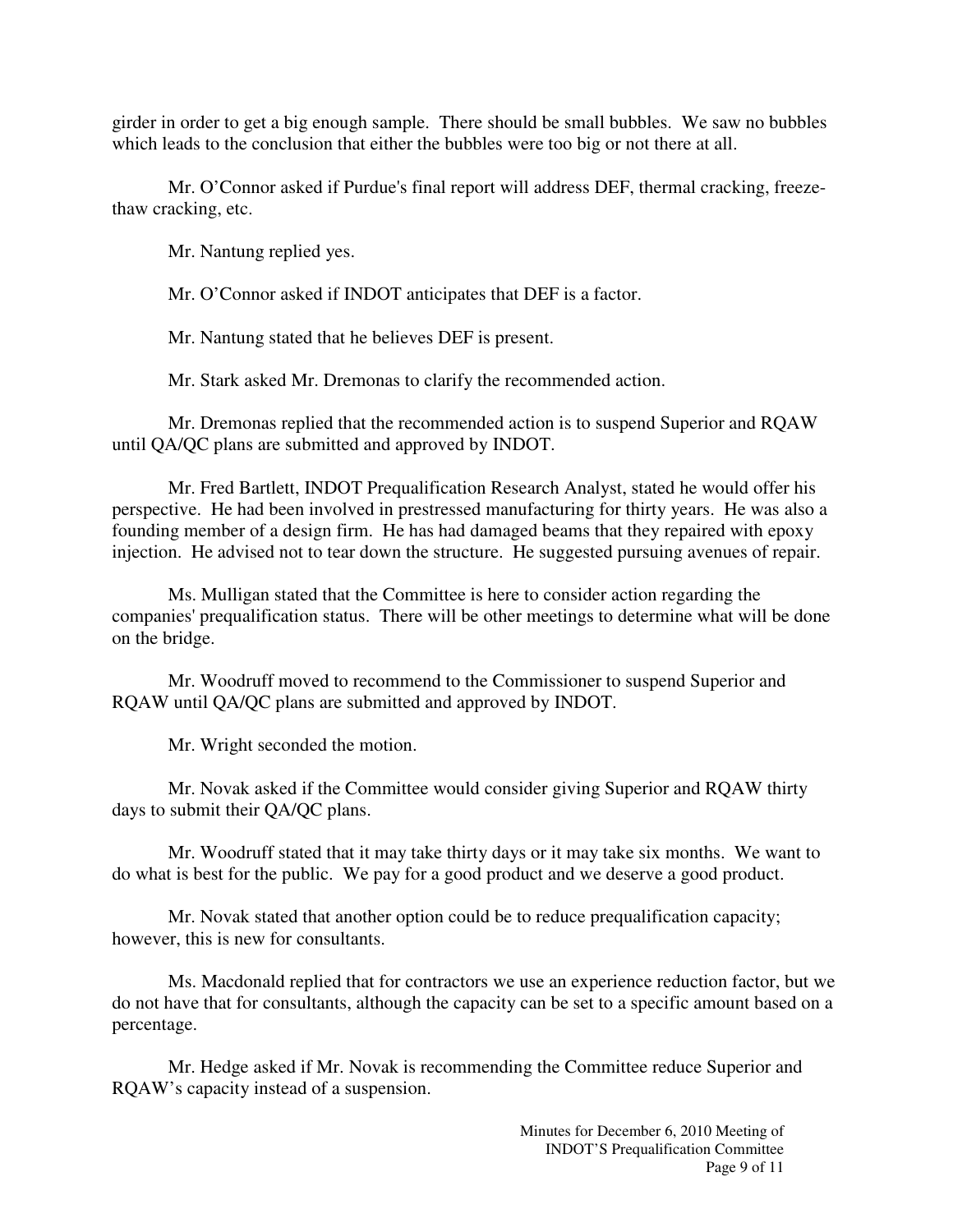Mr. Novak replied no, he is suggesting a reduction in addition to the suspension.

Mr. Stark stated that he is not sure a reduction makes sense. A suspension is a suspension, and it is in the best interest of INDOT and the public that we get the QA/QC report. If we allow someone to bid, we are doing the taxpayer an injustice.

 Mr. Novak stated that the QA/QC plans may be submitted and approved with the net effect of no suspension.

 Mr. Stark asked if Mr. Novak has a recommendation to reduce Superior and RQAW's capacity.

 Mr. Novak moved to amend the motion to add a ten percent reduction, but he stated he is not sure how it would be applied to a consultant.

 Ms. Mulligan stated there is a motion on the floor to suspend Superior and RQAW until QA/QC plans are approved and then apply a ten percent reduction to capacity to both companies.

Mr. Nizamoff asked about capacity and how the statute is applied.

Ms. Mulligan stated that INDOT prequalifies contractors based on the statute and administrative code and prequalifies consultants by policy. The Indiana Administrative Code rules on Prequalification of Contractors and Bidding can be found in 105 IAC 11. The policy on consultants is in INDOT's Consultant Prequalification Manual, with Section I pertaining to the Prequalification Committee. Ms. Mulligan stated that the Committee can recommend a reduction in a contractor's prequalification capacity in accordance with 105 IAC 11-2-3(k).

Ms. Macdonald stated that a contractor's capacity is based on an equation in the Indiana Administrative Code - ten times net current assets plus two times net fixed assets plus eight times net equipment assets, with some other limitations. The capacity is then reduced by an experience reduction factor. The experience reduction factor is set to thirty percent on a new contractor. She stated that for consultants, the capacity is based on two times wages and salaries.

Mr. Nizamoff stated that reducing their capacity should follow the rule making process.

Mr. Ahearn stated the Commissioner has a great deal of discretion in awarding contracts.

Ms. Mulligan stated the administrative code allows the Committee to make a recommendation to the Commissioner for contractors and Section I of the Consultant Prequalification Manual allows the same for consultants.

Mr. Ahearn asked about appeal rights.